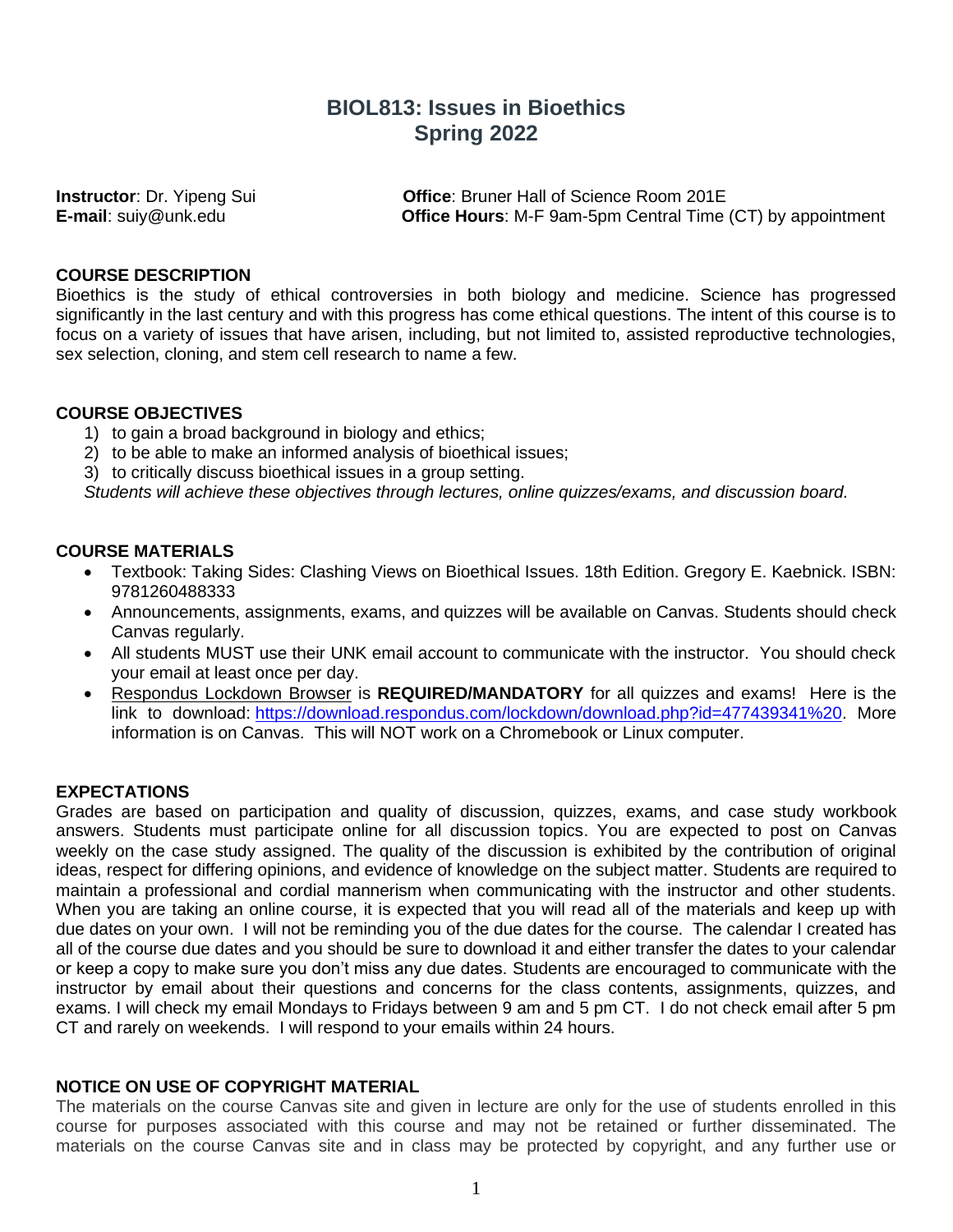dissemination of this material may be in violation of Federal copyright law and University sanctions including failure in the course.

# **GRADE SCALE**

Grades will be assigned using the standard grading scale for the Department of Biology, as follows: A+ (98.0- 100%), A (92.0-97.9%), A- (90.0-91.9%), B+ (88.0-89.9%), B (82.0-87.9%), B- (80.0-81.9%), C+ (78.0-79.9%), C (72.0-77.9%), C- (70.0-71.9%), D+ (68.0-69.9%), D (62.0-67.9%), D- (60.0-61.9%), and F (below 60%). Grade assignments are final unless there is a calculation error.

#### **GRADING SCHEME**

Changes may be made at the discretion of the instructor.

| <b>Activities</b>                 | <b>Points</b> | Due date   |
|-----------------------------------|---------------|------------|
| Case Study Discussion Board (15 @ | 150           | <b>TBD</b> |
| 10 pts each)                      |               |            |
| Quizzes (15 @ 10<br>pts<br>each.  | 150           | TBD        |
| including 1 overview quiz)        |               |            |
| <b>Position Paper</b>             | 100           | TBD        |
| Comprehensive Final Exam          | 100           | TBD        |
| <b>Total Points</b>               | 500           |            |

**QUIZZES:** Throughout the semester, you will be given 14 timed quizzes worth 10 points each, which will be taken using the Respondus Lockdown Browser. In addition, the first week introductions will be counted as a quiz score. The quizzes will cover the book material. You will be allotted to answer 5-10 multiple choice, short answer, or true/false questions. The questions will be given one at a time. You will have only one chance to answer the question and will not be allowed to go back and change answers. Therefore, make sure to answer carefully. If you run out of time while taking the quiz, you will NOT be given extra time. If you have a problem while taking your quiz, send me an email and I will deal with it as soon as possible. The computer displays a message that tells me what kind of problem you had, whether you took too much time or there was a computer problem. Everyone is expected to take all of the quizzes. The dates for the quizzes are listed on the schedule and will be made available at 8:00 am CST on Monday. You have until 11:59 pm CST on Sunday of the week listed to take the quiz. **THE DEADLINE IS FINAL! The quiz will be removed at 11:00 pm CT on the Sunday due date.** 

**POSITION PAPER:** Students will have one formal writing assignment, which is a position paper on "When does life begin". Specific details on this writing assignment will be provided for you on Canvas. For every day the report is late, your grade will be dropped one letter grade.

**FINAL EXAM:** There is only one exam given and it is a comprehensive exam over the entire semester. The material on the exam will cover the book material. The exam will be composed of multiple choice, short answer, or true/false questions and is taken online. **If you miss the final exam, you will automatically fail and receive a letter grade of an "F".** The date for the exam is listed on the schedule. The exam will be made available at 8:00 am CT on Monday of the week listed and taken off at 5:00 pm CT on the date listed in Grading Scheme. **THE DEADLINE IS FINAL! The test will be removed at 5 pm CT on the due date.**  Makeup exam will be given only under extreme or extenuating circumstances, which can be documented! In any and all cases, the final validity and acceptability of any excuse for absence are at the instructor's discretion. The grading will be finished within a week after the quizzes, exams, and assignments are closed.

**GENERAL DISCUSSION BOARD:** For this class, there will be two discussion boards. One will be for introductions, syllabus discussion, general questions, and questions over lecture. With the exception of the introductions and syllabus forums, the general discussion board will **not be graded** and there will be no groups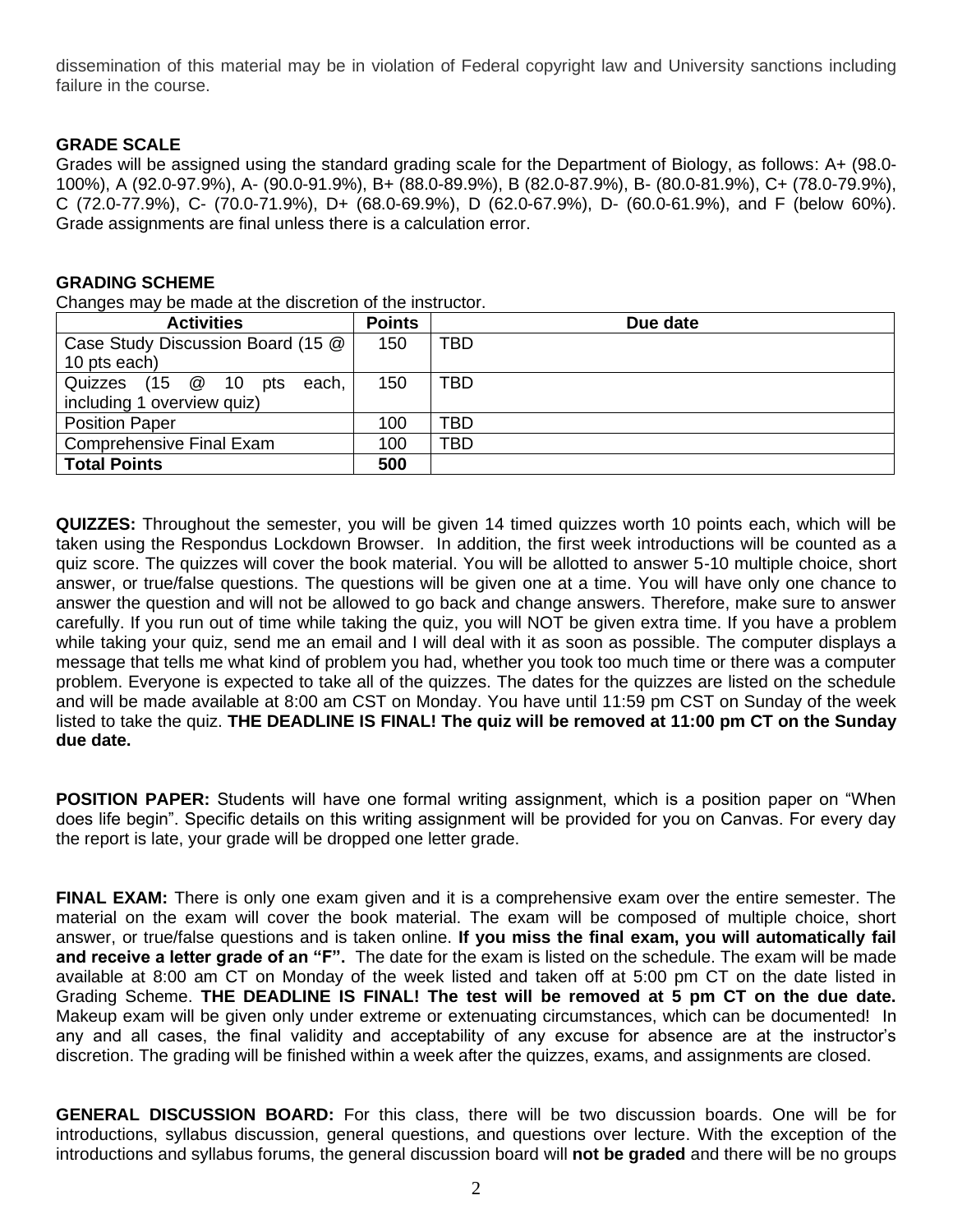established. If you have questions about lecture material, please post it here. Do not post questions about the quizzes or exams here. If you have a question about a quiz or exam you have taken, email me directly.

**CASE STUDY DISCUSSION BOARD:** You are posting as part of a discussion, not just for points. Each chapter/week discussion will be scored out of 10 points for a total of 150 points. To receive a satisfied grade in this discussion board, you are expected to a) actively contribute to the discussion and b) read proper literature. You need to post during the week and weekend. You will be graded not on the number of posts per week (**two is the minimum** to get a score of any type for each question, it does NOT guarantee you will earn all the points possible), but on the **quality** of posts. **At least one post per discussion board** must have a peerreviewed **science (not ethics or bioethics)** reference attached to it. Your other post(s) can have a Bioethics or ethics reference if you wish. This is a good practice in having an informed opinion. You are also expected to **reply to at least two comments** from other classmates on your own postings. The score for your posts will be based upon critical thinking (a post rich in content and full of insight), connection with issue and real-life situations, uniqueness (new ideas and new connections), depth and detail of posts, respect for classmates, and **discussion with classmates.** All of your discussion to answer these questions should be made over Canvas so that I can witness the interactions. In your reference list, use the following format (note punctuation, capitalization, and abbreviation).

*Journal articles:*

1. Sinoway MP, Kitagawa K, Timsit S, Hashim GA, Colman DR. 1994. Proteolipid protein

interactions in transfectants: implications for myelin assembly. J Neurosci Res 37:551-562. *Web page:*

2. Converse PJ. 2006. Zinc finger protein 175; ZNF175. *OMIM*. Retrieved on August 1, 2018 from https://omim.org/entry/601139.

#### **BONUS POINTS OR EXTRA CREDIT**

I don't give Bonus Points/Extra Credit to Graduate Students, so please don't ask.

#### **LATE WORK/MAKE-UP EXAM POLICY**

Students are strongly encouraged to complete assignments, quizzes, and exams several hours before due. There will be no opportunity to make up missed quizzes, assignments or exams, and a score of zero will be assessed. The deadline is final! The exams will be removed at 5:00 pm on the due date. Late papers will not be accepted! Makeup exams will be given only under extreme or extenuating circumstances, which can be documented! In any and all cases, the final validity and acceptability of any excuse for absence are at the instructor's discretion.

#### **PLAGIARISM AND ACADEMIC DISHONESTY**

Neither will be tolerated! I have a **ZERO TOLERANCE POLICY** for both of these. Do either of them and you will automatically fail this course, not be allowed to re-enroll, possibly have criminal charges brought against you, and possibly be unable to enroll in future Biology courses.

#### **STUDENTS WITH DISABILITIES**

It is the policy of the University of Nebraska at Kearney to provide flexible and individualized reasonable accommodation to students with documented disabilities. To receive accommodation services for a disability, students must be registered with the UNK Disabilities Services for Students (DSS) office, 175 Memorial Student Affairs Building, 308-865-8214 or by email [unkdso@unk.edu](mailto:unkdso@unk.edu)

#### **UNK STATEMENT OF DIVERSITY & INCLUSION**

UNK stands in solidarity and unity with our students of color, our Latinx and international students, our LGBTQIA+ students and students from other marginalized groups in opposition to racism and prejudice in any form, wherever it may exist. It is the job of institutions of higher education, indeed their duty, to provide a haven